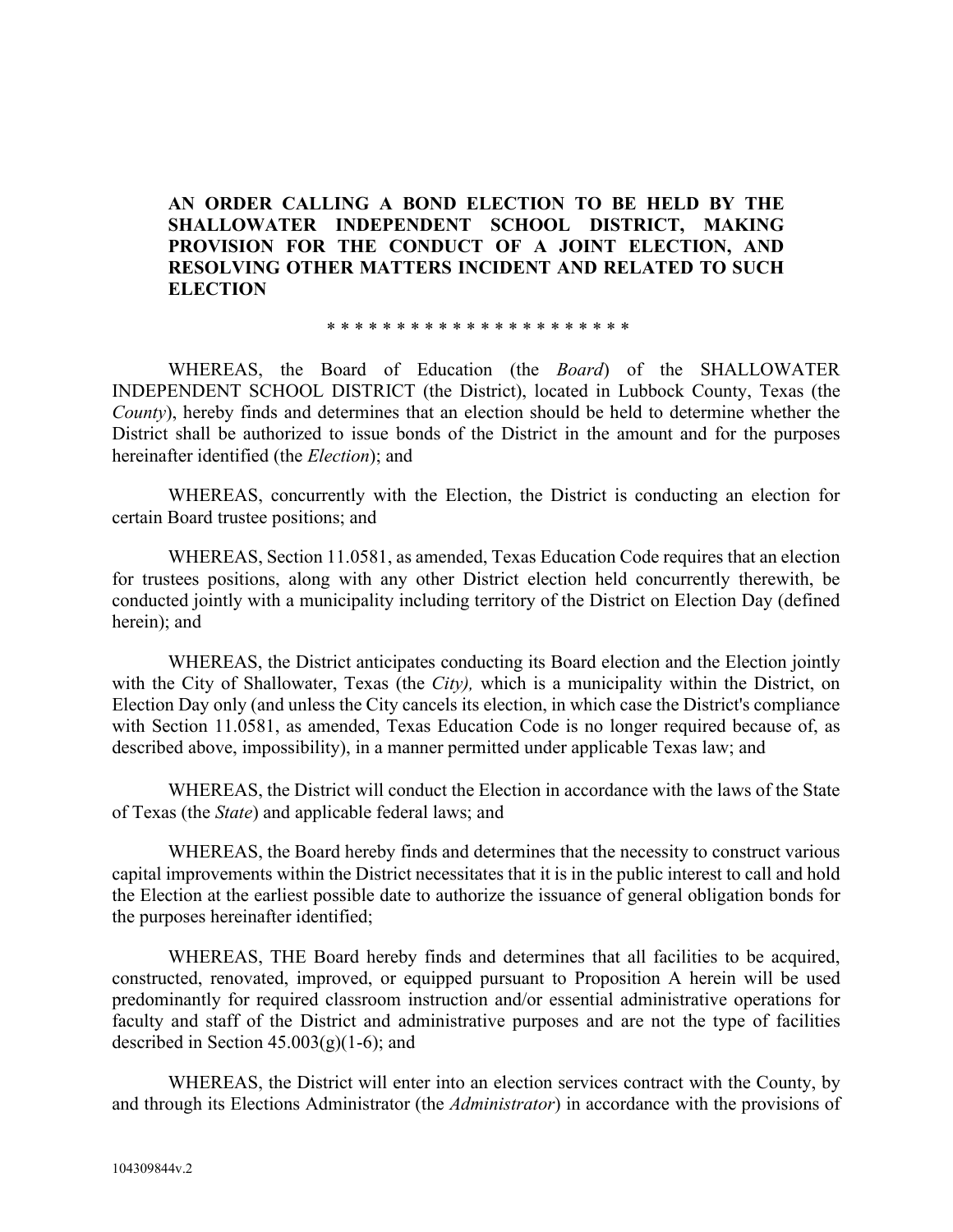Subchapter D of Chapter 31, as amended, Texas Election Code, or other applicable law, pursuant to which the County will assist with certain aspects of the Election on the District's behalf (being, particularly, the rental by the County to the District of electronic voting machines and provision of certain polling locations); and

WHEREAS, the Election may be held jointly with other political subdivisions (such other political subdivisions, collectively, the Participants), as provided pursuant to the provisions of an election services agreement and/or a joint election or similar agreement between or among (as applicable) the District and any Participants, entered into in accordance with the provisions of Section 271.002, as amended, Texas Election Code; and

WHEREAS, the Board hereby finds and determines that the actions hereinbefore described are in the best interests of the residents of the District; now, therefore,

BE IT ORDERED BY THE BOARD OF EDUCATION OF THE SHALLOWATER INDEPENDENT SCHOOL DISTRICT THAT:

SECTION 1: The Election shall be held in the SHALLOWATER INDEPENDENT SCHOOL DISTRICT on the 7th day of May, 2022 (*Election Day*), which is a uniform election date under the Texas Election Code, as amended, and is 78 or more days from the date of the adoption of this order (the *Order*), for the purpose of submitting the following measure to the qualified voters of the District:

### MEASURE A

"Shall the Board of Education of the Shallowater Independent School District be authorized to issue and sell bonds of the District in the principal amount not to exceed \$48,500,000 for the purposes of designing, constructing, renovating, improving, upgrading, updating, acquiring, and equipping school facilities (and any necessary or related removal of existing facilities), and the purchase of the necessary sites for school facilities, such bonds to mature serially or otherwise (not more than 40 years from their date) in accordance with law; any issue or series of such bonds to bear interest per annum at such rate or rates (fixed, floating, variable, or otherwise) as may be determined within the discretion of the Board of Education, provided that such rate or rates of interest shall not exceed the maximum rate per annum authorized by law at the time of the issuance of any issue or series of such bonds; and shall the Board of Education of the District be authorized to levy and pledge, and cause to be assessed and collected, annual ad valorem taxes on all taxable property in the District sufficient, without limit as to rate or amount, to pay the principal of and interest on the bonds and the cost of any credit agreements executed in connection with the bonds?"

### MEASURE B

"Shall the Board of Education of the Shallowater Independent School District be authorized to issue and sell bonds of the District in the principal amount of \$1,500,000 for the purposes of designing, constructing, renovating, improving, upgrading, updating, acquiring, and equipping school facilities for athletics (to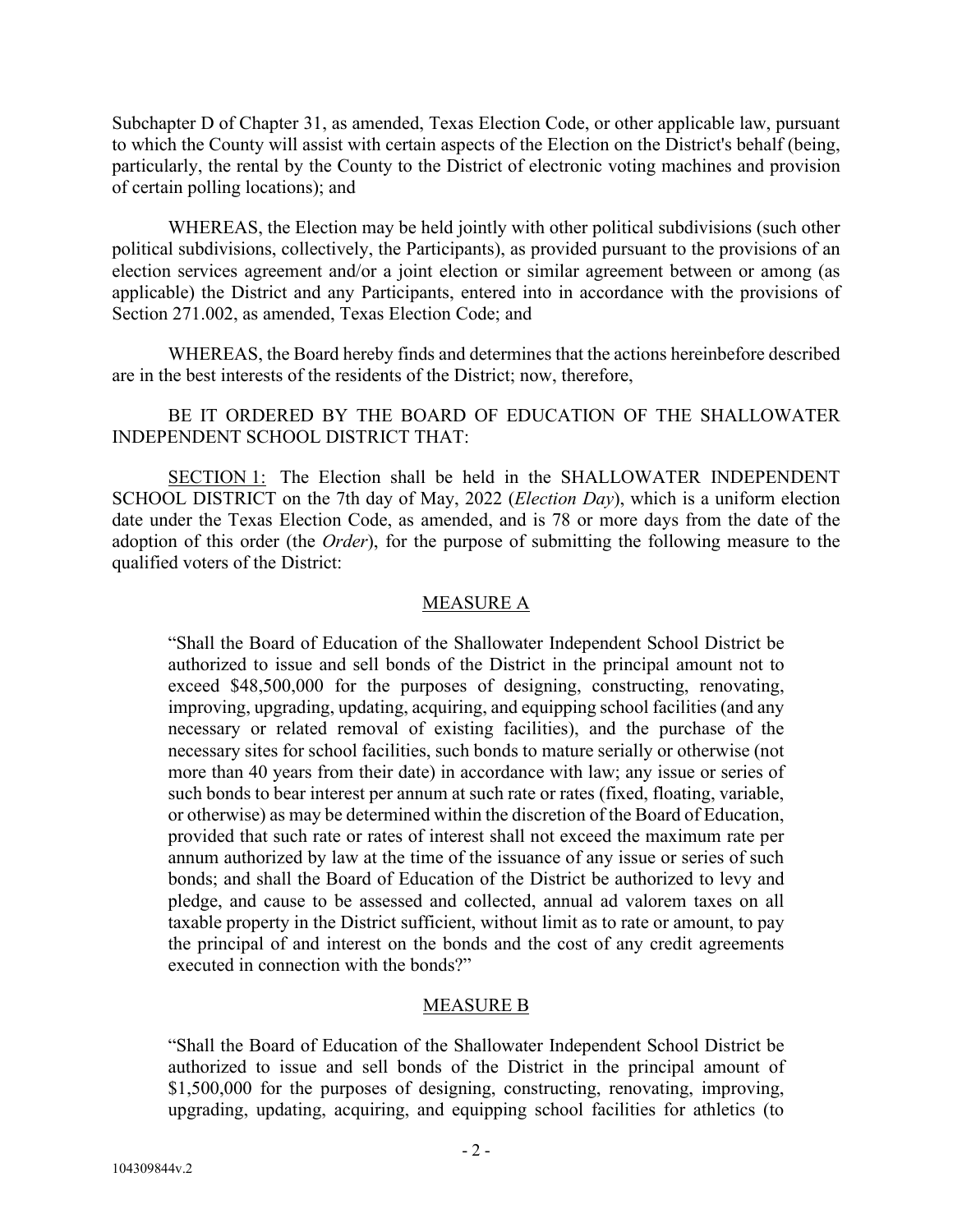include any necessary or related removal of existing facilities with respect to any of the foregoing), such bonds to mature serially or otherwise (not more than 40 years from their date) in accordance with law; any issue or series of such bonds to bear interest per annum at such rate or rates (fixed, floating, variable, or otherwise) as may be determined within the discretion of the Board of Education, provided that such rate or rates of interest shall not exceed the maximum rate per annum authorized by law at the time of the issuance of any issue or series of such bonds; and shall the Board of Education of the District be authorized to levy and pledge, and cause to be assessed and collected, annual ad valorem taxes on all taxable property in the District sufficient, without limit as to rate or amount, to pay the principal of and interest on the bonds and the cost of any credit agreements executed in connection with the bonds?"

SECTION 2: One or more school election precincts are hereby established for the purpose of holding the Election, and one or more polling places are hereby designated for holding the Election in the school election precincts as identified in Exhibit A to this Order (which is incorporated herein by reference for all purposes). At least 79 days prior to the scheduled Election Day, or as soon thereafter as is reasonably practicable, the President, Board of Education, the Administrator, or the respective designees thereof, will appoint the Presiding Judge, Alternate Presiding Judges, Election Clerks, and all other election officials for the Election, together with any other necessary changes to election practices and procedures and can correct, modify, or change the Exhibits to this Order based upon the final locations and times agreed upon by the District, the Administrator, and the Participants, if any and as applicable, to the extent permitted by applicable law.

A. The Presiding Judge shall appoint not less than two resident qualified voters of the District to act as clerks in order to properly conduct the Election. To the extent required by the Texas Election Code, as amended, or other applicable law, the appointment of these clerks must include a person fluent in the Spanish language to serve as a clerk to render oral aid in the Spanish language to any voter desiring such aid at the polls on Election Day. If the Presiding Judge appointed actually serves, the Alternate Presiding Judge shall serve as one of the clerks. In the absence of the Presiding Judge, the Alternate Presiding Judge shall perform the duties of the Presiding Judge of the election precinct.

B. On Election Day, the polls shall be open as designated on Exhibit A.

C. The main early voting location is designated in Exhibit B to this Order (which is incorporated herein by reference for all purposes). The individual named as the Early Voting Clerk as designated in Exhibit B is hereby appointed as the Early Voting Clerk to conduct such early voting in the Election. The Early Voting Clerk shall appoint the Deputy Early Voting Clerks. This office or place shall remain open to permit early voting on the days and at the times as stated in Exhibit B. Early voting shall commence as provided on Exhibit B and continue through the date set forth on Exhibit B, all as provided by the provisions of the Texas Election Code, as amended.

Additionally, permanent and/or temporary branch offices for early voting by personal appearance may be established and maintained in accordance with the Texas Election Code. In the event such permanent and/or temporary branch locations are established, information regarding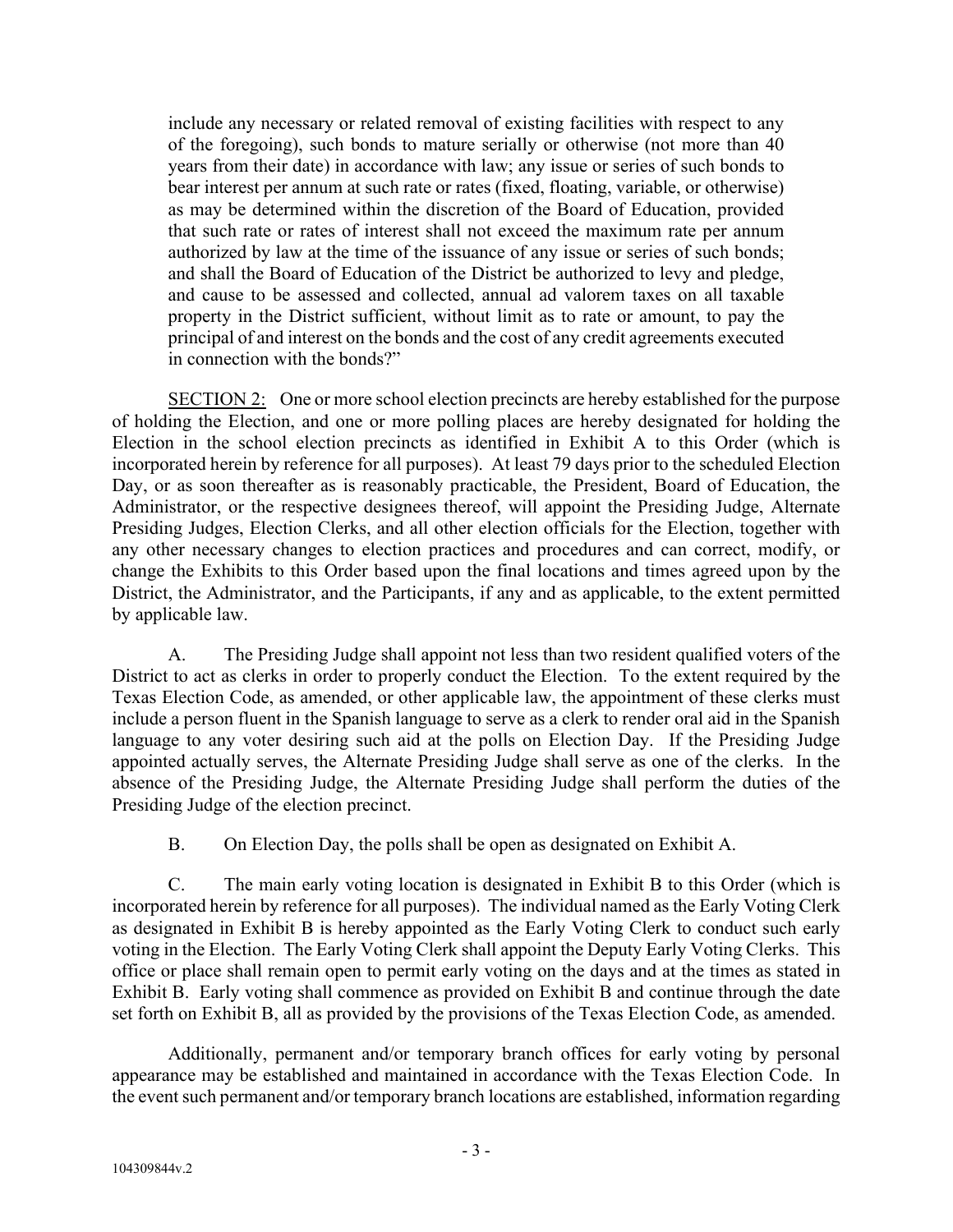the locations, dates, and hours of operation for early voting at these offices shall be determined by the Administrator, as identified in Exhibit B hereto.

An Early Voting Ballot Board is hereby established for the purpose of processing early voting results. The individual designated in Exhibit B as the Presiding Judge of the Early Voting Ballot Board is hereby appointed the Presiding Judge of the Early Voting Ballot Board. The Presiding Judge shall appoint not less than two resident qualified voters of the District to serve as members of the Early Voting Ballot Board.

SECTION 3: Electronic voting machines may be used in holding and conducting the Election on Election Day; provided, however, in the event the use of such electronic voting machines is not practicable, the Election may be conducted on Election Day by the use of paper ballots (except as otherwise provided in this section). Electronic voting machines or paper ballots may be used for early voting by personal appearance (except as otherwise provided in this section). Pursuant to Section 61.012, as amended, Texas Election Code, the District shall provide at least one accessible voting system in each polling place used in the Election. Such voting system shall comply with Texas and federal laws establishing the requirement for voting systems that permit voters with physical disabilities to cast a secret ballot. Any legally permissible voting method may be used for early voting and Election Day voting by personal appearance. Certain early voting may be conducted by mail.

SECTION 4: The District shall also utilize a Central Counting Station (the *Station*) as provided by Section 127.001, et seq., as amended, Texas Election Code. The Administrator, or the designee thereof, is hereby appointed as the Manager of the Station, who will establish a written plan for the orderly operation of the Station in accordance with the provisions of the Texas Election Code. The Board hereby authorizes the Administrator, or the designee thereof, to appoint the Presiding Judge of the Station, the Tabulation Supervisor, and the Programmer for the Station and may appoint Station clerks as needed or desirable. The Administrator will publish (or cause to be published) notice and conduct testing on the automatic tabulation equipment relating to the Station and conduct instruction for the officials and clerks for the Station in accordance with the provisions of the Texas Election Code.

SECTION 5: The official ballot shall be prepared in accordance with the provisions of the Texas Election Code, as amended, so as to permit voters to vote "FOR" or "AGAINST" the aforesaid measure which shall appear on the ballot substantially as follows:

### PROPOSITION A

"THE ISSUANCE OF NOT TO EXCEED \$48,500,000 OF SHALLOWATER INDEPENDENT SCHOOL DISTRICT SCHOOL BUILDING BONDS FOR THE PURPOSES OF DESIGNING, CONSTRUCTING, RENOVATING, IMPROVING, UPGRADING, UPDATING, ACQUIRING, AND EQUIPPING SCHOOL FACILITIES, AND THE PURCHASE OF THE NECESSARY SITES FOR SCHOOL FACILITIES, AND THE LEVYING OF A TAX IN PAYMENT THEREOF. THIS IS A PROPERTY TAX INCREASE."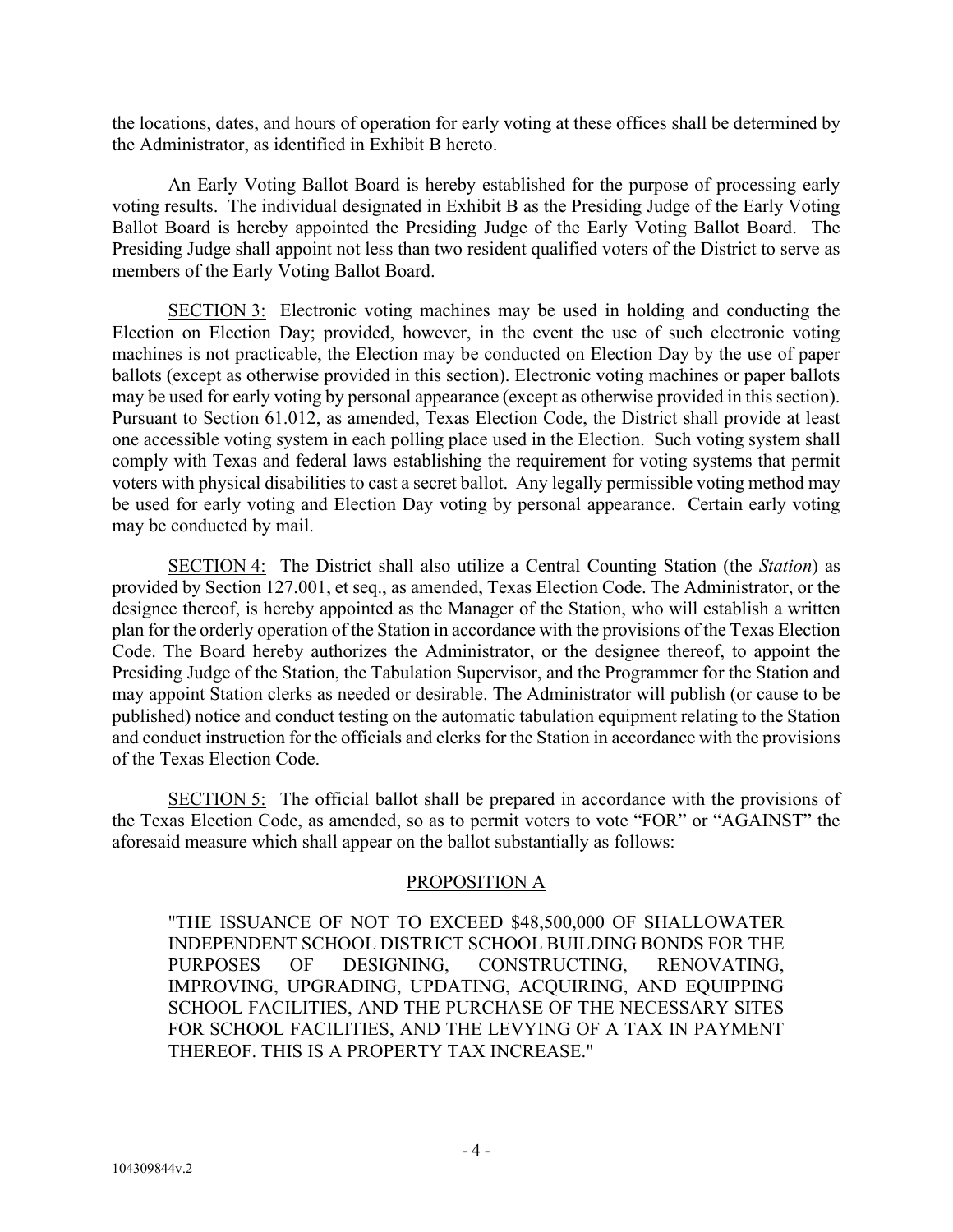#### PROPOSITION B

"THE ISSUANCE OF NOT TO EXCEED \$1,500,000 OF SHALLOWATER INDEPENDENT SCHOOL DISTRICT SCHOOL BUILDING BONDS FOR THE PURPOSES OF DESIGNING, CONSTRUCTING, RENOVATING, IMPROVING, UPGRADING, UPDATING, ACQUIRING, AND EQUIPPING ATHLETIC FACILITIES, AND THE LEVYING OF A TAX IN PAYMENT THEREOF. THIS IS A PROPERTY TAX INCREASE."

SECTION 6: All resident, qualified voters of the District shall be permitted to vote at the Election, and on Election Day, such voters shall vote at the designated polling place. The Election shall be held and conducted in accordance with the provisions of the Texas Election Code, as amended, except as modified by the provisions of the Texas Education Code, as amended, and as may be required by law. To the extent required by law, all election materials and proceedings relating to the Election shall be printed in both English and Spanish.

SECTION 7: Notice of election, including a Spanish translation thereof, shall be published at least one time in a newspaper of general circulation in the District, with such publication occurring not more than 30 days and not less than 10 days before Election Day. Moreover, a substantial copy of this Order and the voter information attached as Exhibit C, including a Spanish translation thereof, shall be posted (i) on the bulletin board used for posting notices of Board meetings not less than 21 days prior to Election Day, (ii) in three additional public places within the District's boundaries not later than 21 days prior to Election Day, (iii) in a prominent location at each polling place on Election Day and during early voting, and (iv) in a prominent location on the District's internet website not less than 21 days prior to Election Day. A sample ballot shall be posted on the District's internet website not less than 21 days prior to Election Day.

SECTION 8: As required by and in accordance with Section 3.009(b)(5) and (7) through (9) of the Texas Election Code, the District, as of the date of this order, had outstanding an aggregate principal amount of debt equal to \$24,548,819; the aggregate amount of the interest owed on such District debt obligations, through respective maturity, totaled \$6,993,459; and the District levied an ad valorem debt service tax rate for its outstanding debt obligations of \$31,542,278 per \$100 of taxable assessed valuation. The District estimates an ad valorem debt service tax rate of \$0.50 per \$100 of taxable assessed valuation if the bonds that are the subject of the Election are approved and are issued (taking into account the outstanding District bonds and bonds that are the subject of this Election, but not future bond authorizations of the District). The bonds that are the subject of this Election shall mature serially or otherwise over a specified number of years (but not more than 40 years from their date), as prescribed by applicable Texas law. The foregoing estimated tax rate and amortization period are only estimates, provided for Texas statutory compliance, and do not serve as a cap on any District ad valorem tax rate or the amortization period for bonds that are the subject of this Election.

SECTION 9: The District may determine to issue the bonds authorized by the Propositions in one or more series of bonds over a period of years in a manner and in accordance with a schedule to be determined by the Board based upon a number of factors, including, but not limited to, the then current needs of the District, demographic changes, prevailing market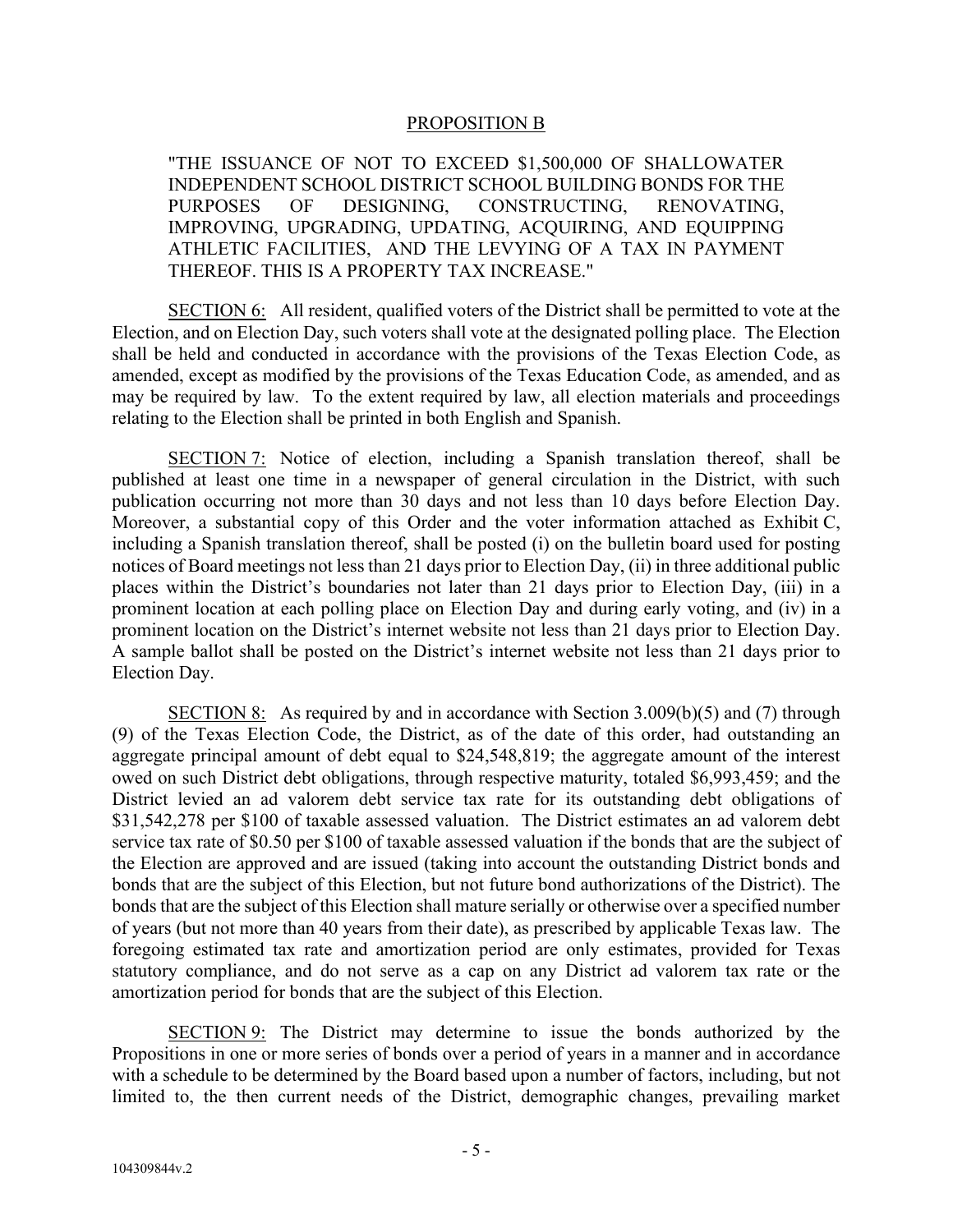conditions, assessed valuations of property in the District and management of the District's shortterm and long-term interest rate exposure. Market conditions, demographics and assessed valuations of property vary based upon a number of factors beyond the District's control, and therefore, the District cannot and does not guarantee a particular interest rate or tax rate associated with the bonds authorized by the Propositions. As such, the information contained in this paragraph is provided solely for illustrative purposes and does not establish any limitations or restrictions or create a contract with the voters. The District estimates that, based on the District's current taxable assessed valuation, current market conditions and estimated future growth in the District's taxable assessed valuation, if all of the bonds authorized by the Propositions were issued in accordance with the District's current project finance plan, the maximum interest rate on the bonds is not expected to exceed 3.75%.

SECTION 10: The Board authorizes the President, Board of Education, the Superintendent of Schools, or the respective designee of either of such parties, to negotiate and enter into one or more joint election agreements, election services contracts, and/or similar contracts or agreements with the if District desired or if required to comply with applicable law, as permitted and in accordance with the provisions of the Texas Election Code, as amended. In addition, the Board authorizes the President, Board of Education, the Superintendent of Schools, or the respective designee of either of such parties to make such technical modifications to this Order that are necessary for compliance with applicable Texas or federal law or to carry out the intent of the Board, as evidenced herein.

SECTION 11: The recitals contained in the preamble hereof are hereby found to be true, and such recitals are hereby made a part of this Order for all purposes and are adopted as a part of the judgment and findings of the Board.

SECTION 12: All orders and resolutions, or parts thereof, which are in conflict or inconsistent with any provision of this Order are hereby repealed to the extent of such conflict, and the provisions of this Order shall be and remain controlling as to the matters ordered herein.

SECTION 13: This Order shall be construed and enforced in accordance with the laws of the State of Texas and the United States of America.

SECTION 14: It is officially found, determined, and declared that the meeting at which this Order is adopted was open to the public and public notice of the time, place, and subject matter of the public business to be considered at such meeting, including this Order, was given, all as required by Chapter 551, as amended, Texas Government Code.

SECTION 15: If any provision of this Order or the application thereof to any person or circumstance shall be held to be invalid, the remainder of this Order and the application of such provision to other persons and circumstances shall nevertheless be valid, and the Board hereby declares that this Order would have been enacted without such invalid provision.

SECTION 16: This Order shall be in force and effect from and after its final passage, and it is so ordered.

\* \* \*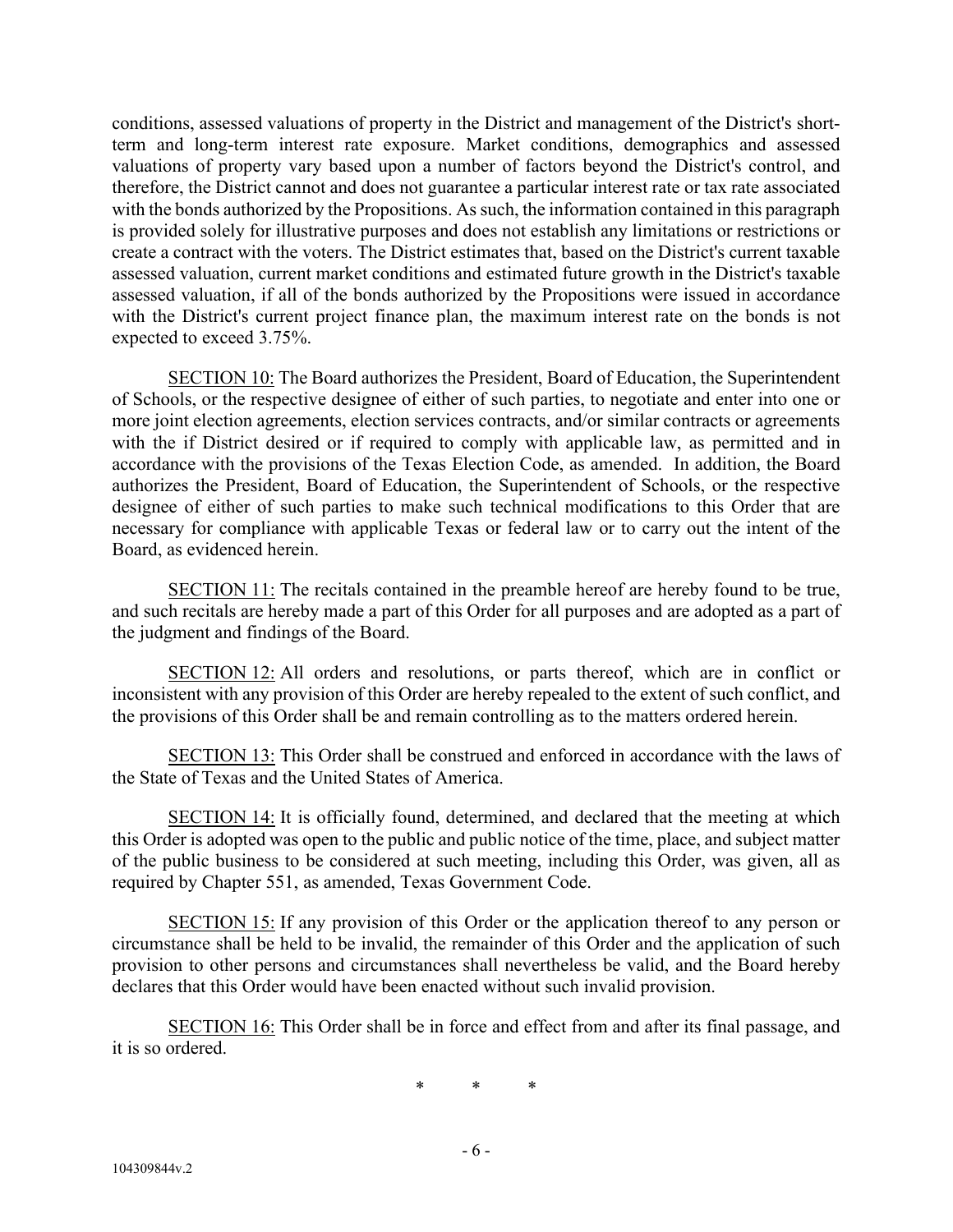PASSED AND APPROVED, this the 8th day of February, 2022.

SHALLOWATER INDEPENDENT SCHOOL DISTRICT

Shallowater Independent School District President, Board of Education

ATTEST:

Shallowater Independent School District Secretary, Board of Education

(DISTRICT SEAL)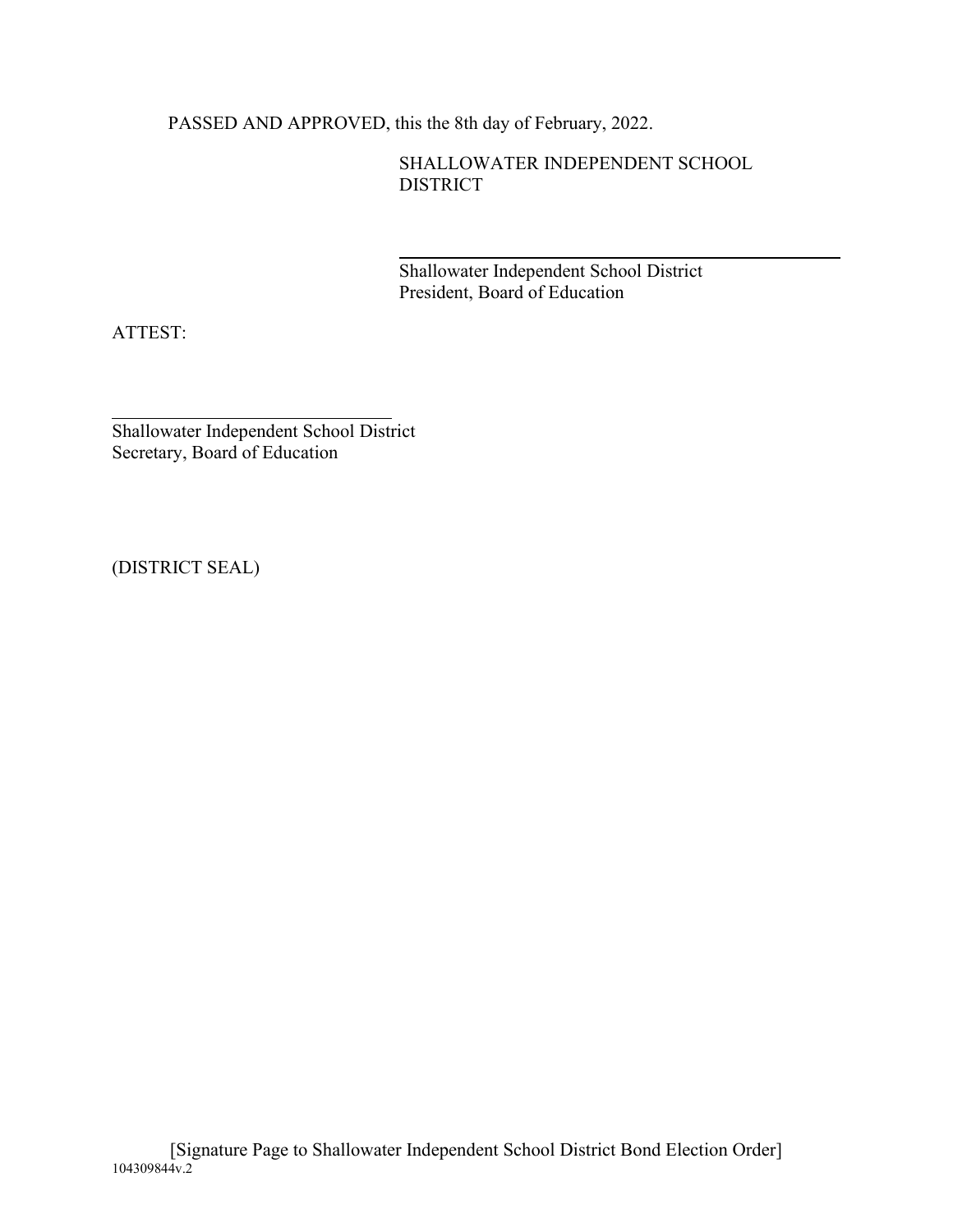#### **Exhibit A**

#### **ELECTION DAY PRECINCT AND POLLING INFORMATION**

District's website: https://www.shallowaterisd.net County's website: https://www.co.lubbock.tx.us or https://www.votelubbock.org/elections-office/

Election Day: Saturday, May 7, 2022 Election Day Polling Locations open from 7 a.m. to 7 p.m. Presiding Judge(s) and Alternate(s): to be appointed by the Administrator

#### **TENTATIVE**

Abernathy City Hall – Community Room, 811 Avenue D, Abernathy, Texas 79311 Bacon Heights Baptist Church – 2 Commons Room, 5110 54th St., Lubbock, Texas 79414 Broadview Baptist Church – Fellowship Hall, 1302 N. Frankford Ave., Lubbock, Texas 79416 Broadway Church of Christ – Foyer, 1924 Broadway, Lubbock, Texas 79401 Byron Martin ATC – Entry Hall, 3201 Avenue Q, Lubbock, Texas 79411 Calvary Baptist Church – Mall Area, 5301 82nd St., Lubbock, Texas 79424 Carmona-Harrison Elementary – Fitness Room, 1910 Cesar E. Chavez Drive, Lubbock, Texas 79415 Casey Administration Building – Room No. 104, 501 7th Street. Wolfforth, Texas 79382 Catholic Diocese of Lubbock – Archbishop Michael J Sheehan Hall, 4620 4th St., Lubbock, Texas 79416 Cavazos Middle School – Gym, 210 N. University Ave., Lubbock, Texas 79415 Celebration Christian Center – Sanctuary, 8001 Upland Ave., Lubbock, Texas 79424 Church on the Rock – Café Area, 10503 Slide Rd., Lubbock, Texas 79424 Copper Rawlings Senior Center – Social Hall, 213 40th St., Lubbock, Texas 79404 Elks Lodge No. 1348 – Lodge Hall, 3409 Milwaukee, Lubbock, Texas 79407 First Assembly of God Church – Classroom, 3801 98th St., Lubbock, Texas 79423 Green Lawn Church of Christ – Entry Hall, 5701 19th St., Lubbock, Texas 79407 Heritage Middle School – Library, 6110 73rd St., Lubbock, Texas 79424 Hodges Community Center – Social Hall, 4011 University Ave., Lubbock, Texas 79413 Idalou Community Center – Community Room, 202 W. 7th Street, Idalou, Texas 79329 Lubbock-Cooper Middle School – Conference Room, 16319 TX-493, Lubbock, Texas 79423 Lubbock-Cooper North Elementary School – Gym, 3202 108<sup>th</sup> St., Lubbock, Texas 79423 Mae Simmons Community Center – Activity Room, 2004 Oak Ave., Lubbock, Texas 79403 Maggie Trejo – Rodgers Community Center Social Hall, 3200 Amherst Street, Lubbock, Texas 79415 Mattress Firm – Breakroom, 6707 Slide Rd., Lubbock, Texas 79424 New Deal Community Clubhouse – 309 S. Monroe Ave., New Deal, Texas 79350 Parsons Elementary School – Gym, 2811 58th Str., Lubbock, Texas 79403 Patterson Library – Community Room, 1836 Parkway Dr., Lubbock, Texas 79403 Roberts Elementary School – Gym, 7901 Avenue P, Lubbock, Texas 79423

Roscoe Wilson Elementary School, Gym, 28017 25th St., Lubbock, Texas 79410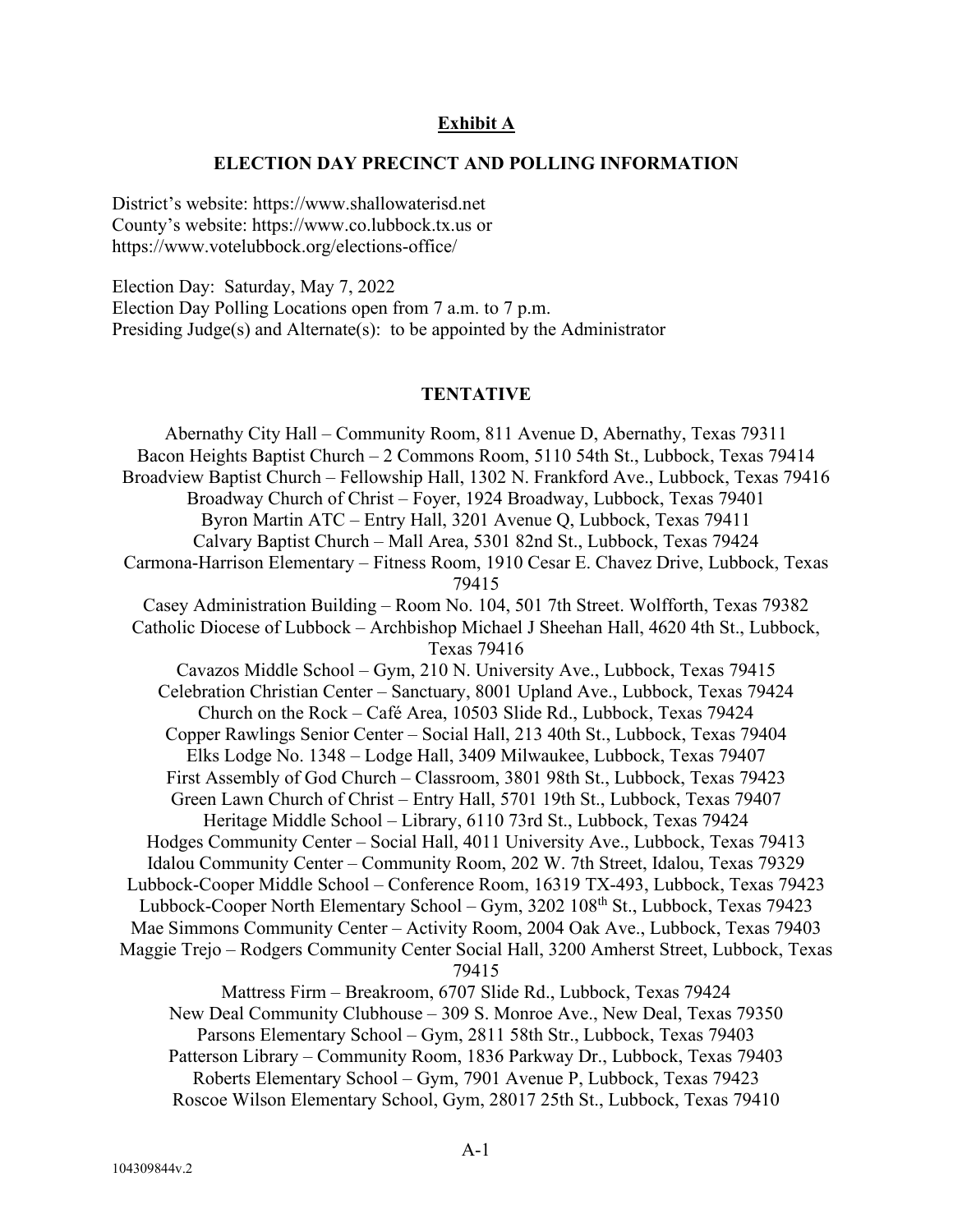Shallowater Community Clubhouse – Community Room, 750 W. Garza St., Shallowater, Texas 79363 Slaton Community Clubhouse – Community Room, 750 W. Garza St., Slaton, Texas 79364 South Plains Church of Christ – Gym Area, 6802 Elkhart Ave., Lubbock, Texas 79424 Sunset Church of Christ – Powerhouse, 3625 34th St., Lubbock, Texas 79410 Sutherlands HomeBase – Near Lighting Section, 3701 50th St., Lubbock, Texas 79413 Terra Vista Middle School – Library, 1111 Upland Ave., Lubbock, Texas 79416 Texas Tech University Student Union Building – 15th Street and Akron Avenue – Student Union Building Lubbock, Texas 70409

\*Lubbock County participates in the Countywide Polling Place program under Section 43.007, as amended, Texas Election Code. Registered voters will be able to cast their Election Day ballots at any of the Vote Centers identified above.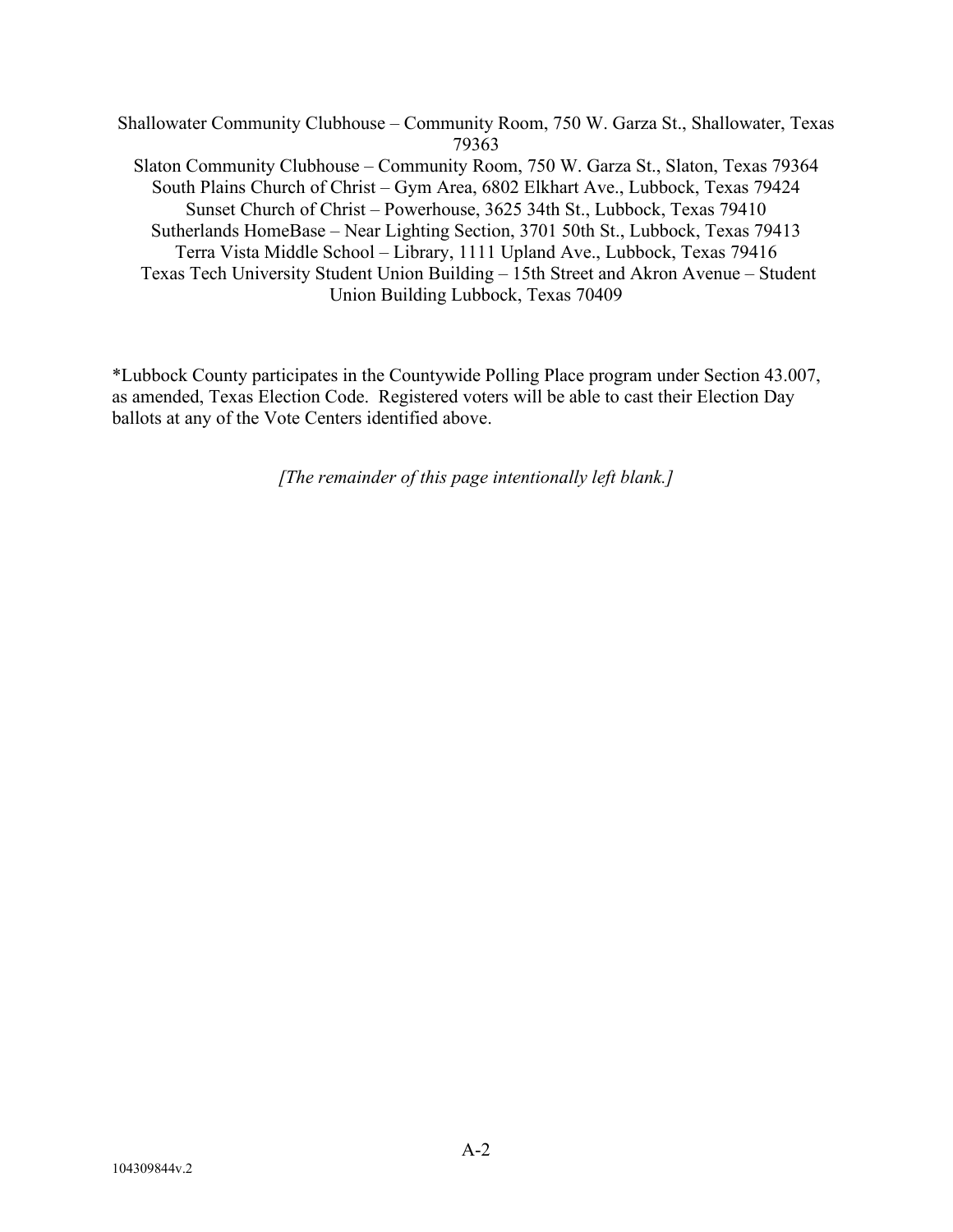## **Exhibit B**

#### **EARLY VOTING**

District's website: https://www.shallowaterisd.net County's website: https://www.co.lubbock.tx.us or https://www.votelubbock.org/elections-office/

Early voting begins Monday, April 25, 2022 and ends on Tuesday, May 3, 2022.

Early Voting Clerk: Roxzine Stinson, Lubbock County Elections Administrator, 1308 Crickets Ave., Lubbock, Texas 79401

Presiding Judge of the Early Voting Ballot Board: to be determined by the Administrator.

Voters entitled to vote an early ballot by personal appearance may do so at any Early Voting site.

#### **Main Early Voting Polling Place, Dates, and Times**

#### **TENTATIVE**

Lubbock County Elections Office, Public Room , 1308 Crickets Ave., Lubbock, Texas 79401

| Monday, April 25, 2022 through Saturday, April 30, 2022 | $8:00 \text{ am} - 8:00 \text{ pm}$ |
|---------------------------------------------------------|-------------------------------------|
| Sunday, May 1, 2022                                     | $1:00 \text{ pm} - 7:00 \text{ pm}$ |
| Monday, May 2, 2022 through Tuesday, May 3, 2022        | $8:00 \text{ am} - 8:00 \text{ pm}$ |

#### **Branch Early Voting Polling Place, Dates, and Times**

United Supermarkets, Amigos and Market Street

United Supermarkets – 2630 Parkway Dr., Lubbock, Texas 79043 (Parkway & Beech Ave.) United Supermarkets – 401 Slide Rd., Lubbock, Texas 79416 (4th & Slide) United Supermarkets – 6313 4th St., Lubbock, Texas 79416 (4th & Milwaukee) United Supermarkets – 1701 50th St., Lubbock, Texas 79416 (50th & Avenue Q) United Supermarkets – 2703 82nd St., Lubbock, Texas 79423 (82nd & Boston Ave.) United Supermarkets – 8010 Frankford Ave., Lubbock, Texas 79424 (82nd & Frankford) United Supermarkets – 12815 Indiana Ave., Lubbock, Texas 79423 (130th & Indiana) United Supermarkets – 11310 Slide Rd., Lubbock, Texas 79424 (114th & Slide) Amigos – 112 N. University Ave., Lubbock, Texas 79424 (114th & Slide) Market Street – 4425 19th St., Lubbock, Texas 79407 (19th & Quaker) Market Street – 3405 50th St., Lubbock, Texas 79413 (50th & Indiana) Market Street – 4205 98th St., Lubbock, Texas 79423 (98th & Quaker)

Dates and Times for United Supermarkets, Amigos, and Market Streets locations: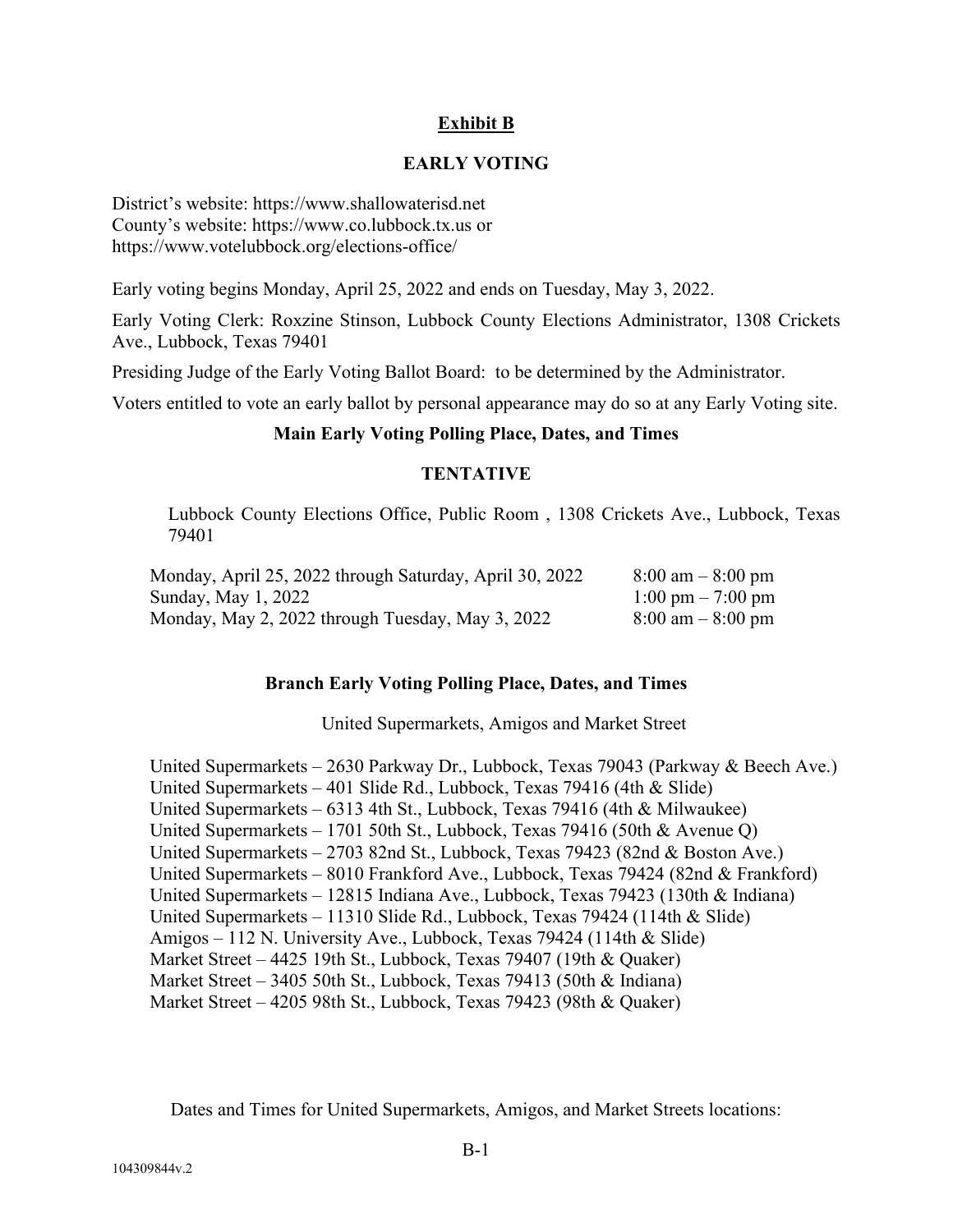| Monday, April 25, 2022 through Saturday, April 30, 2022<br>Sunday, May 1, 2022<br>Monday, May 2, 2022 through Tuesday, May 3, 2022                                     | $8:00 \text{ am} - 8:00 \text{ pm}$<br>$1:00 \text{ pm} - 7:00 \text{ pm}$<br>$8:00 \text{ am} - 8:00 \text{ pm}$ |  |  |
|------------------------------------------------------------------------------------------------------------------------------------------------------------------------|-------------------------------------------------------------------------------------------------------------------|--|--|
|                                                                                                                                                                        | Abernathy City Hall – Community Room, 811 Avenue D, Abernathy, Texas 79311                                        |  |  |
| Monday, April 25, 2022 through Friday, April 29, 2022<br>Monday, May 2, 2022 through Tuesday, May 3, 2022<br>* Closed Saturday, April 30, 2022 and Sunday, May 1, 2022 | $8:00 \text{ am} - 8:00 \text{ pm}$<br>$8:00 \text{ am} - 8:00 \text{ pm}$                                        |  |  |
| Casey Administration Building - Room No. 104, 501 7th Street. Wolfforth, Texas 79382                                                                                   |                                                                                                                   |  |  |
| Monday, April 25, 2022 through Friday, April 29, 2022<br>Monday, May 2, 2022 through Tuesday, May 3, 2022<br>* Closed Saturday, April 30, 2022 and Sunday, May 1, 2022 | $8:00 \text{ am} - 8:00 \text{ pm}$<br>$8:00 \text{ am} - 8:00 \text{ pm}$                                        |  |  |
| Citizens Tower - Lobby/1st Floor, 1314 Avenue K, Lubbock, Texas 79401                                                                                                  |                                                                                                                   |  |  |
| Monday, April 25, 2022 through Friday, April 29, 2022<br>Monday, May 2, 2022 through Tuesday, May 3, 2022<br>* Closed Saturday, April 30, 2022 and Sunday, May 1, 2022 | $8:00 \text{ am} - 5:00 \text{ pm}$<br>$8:00 \text{ am} - 5:00 \text{ pm}$                                        |  |  |
| Idalou Community Center – Community Room, 202 W. 7th Street, Idalou, Texas 79329                                                                                       |                                                                                                                   |  |  |
| Monday, April 25, 2022 through Friday, April 29, 2022<br>Monday, May 2, 2022 through Tuesday, May 3, 2022<br>* Closed Saturday, April 30, 2022 and Sunday, May 1, 2022 | $8:00 \text{ am} - 8:00 \text{ pm}$<br>$8:00 \text{ am} - 8:00 \text{ pm}$                                        |  |  |
| Lubbock ISD Administrative Office - Breezeway, 1628 19th Street, Lubbock, Texas<br>79401                                                                               |                                                                                                                   |  |  |
| Monday, April 25, 2022 through Friday, April 29, 2022<br>Monday, May 2, 2022 through Tuesday, May 3, 2022<br>* Closed Saturday, April 30, 2022 and Sunday, May 1, 2022 | $8:00 \text{ am} - 5:00 \text{ pm}$<br>$8:00 \text{ am} - 5:00 \text{ pm}$                                        |  |  |
| New Deal Community Club House – Community Room, 309 S. Monroe Avenue, New<br>Deal, Texas 79350                                                                         |                                                                                                                   |  |  |
| Monday, April 25, 2022 through Friday, April 29, 2022<br>Monday, May 2, 2022 through Tuesday, May 3, 2022<br>* Closed Saturday, April 30, 2022 and Sunday, May 1, 2022 | $8:00 \text{ am} - 8:00 \text{ pm}$<br>$8:00 \text{ am} - 8:00 \text{ pm}$                                        |  |  |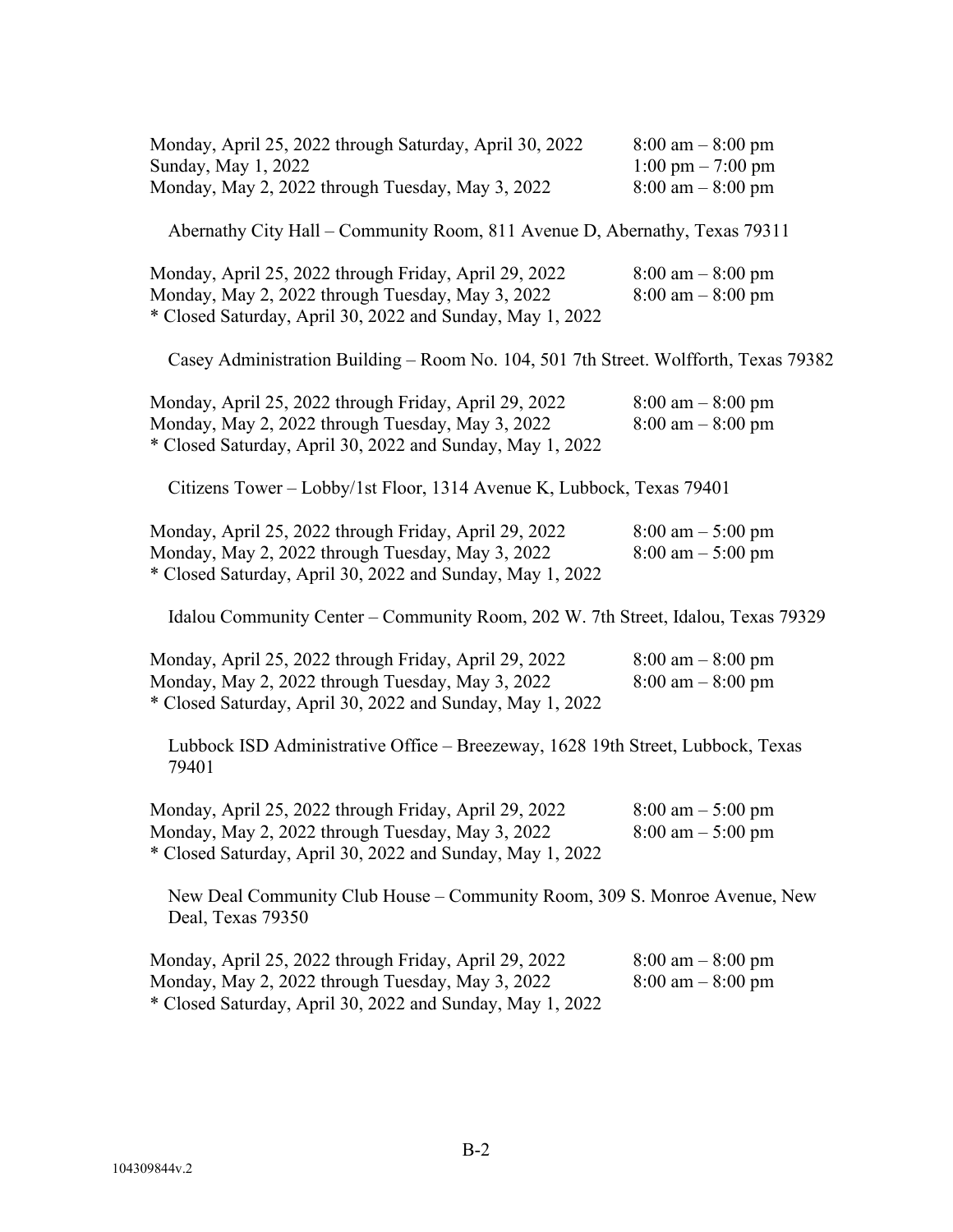Shallowater Community Clubhouse – Community Room, 750 W. Garza St., Shallowater, Texas 79363

Monday, April 25, 2022 through Friday, April 29, 2022 8:00 am - 8:00 pm Monday, May 2, 2022 through Tuesday, May 3, 2022  $8:00 \text{ am} - 8:00 \text{ pm}$ \* Closed Saturday, April 30, 2022 and Sunday, May 1, 2022

Slaton Community Clubhouse – Community Room, 750 W. Garza St., Slaton, Texas 79364

Monday, April 25, 2022 through Friday, April 29, 2022 8:00 am – 8:00 pm Monday, May 2, 2022 through Tuesday, May 3, 2022  $8:00 \text{ am} - 8:00 \text{ pm}$ \* Closed Saturday, April 30, 2022 and Sunday, May 1, 2022

Texas Tech University Student Recreation Center – 3219 Main Street, Lubbock, Texas 79409

| Monday, April 25, 2022 through Friday, April 29, 2022     | $8:00 \text{ am} - 8:00 \text{ pm}$ |
|-----------------------------------------------------------|-------------------------------------|
| Monday, May 2, 2022 through Tuesday, May 3, 2022          | $8:00 \text{ am} - 8:00 \text{ pm}$ |
| * Closed Saturday, April 30, 2022 and Sunday, May 1, 2022 |                                     |

### **Early Voting By Mail**

Applications for voting by mail should be received no later than the close of business (5:00 pm) on Tuesday, April 26, 2022. Applications should be sent to:

> Roxzine Stinson 1308 Crickets Ave. P.O. Box 10536 Lubbock, Texas 79401 phone: 806-775-1339 fax: 806-775-7980 email: votelubbock@lubbockcounty.gov

If an application for ballot by mail is faxed or emailed (or if a federal postcard application is faxed), the applicant must also mail the original application so that the early voting clerk receives the original no later than four days after receiving the emailed or faxed copy.

\*Lubbock County participates in the Countywide Polling Place program under Section 43.007, as amended, Texas Election Code. Registered voters will be able to cast their Election Day ballots at any of the Vote Centers identified above.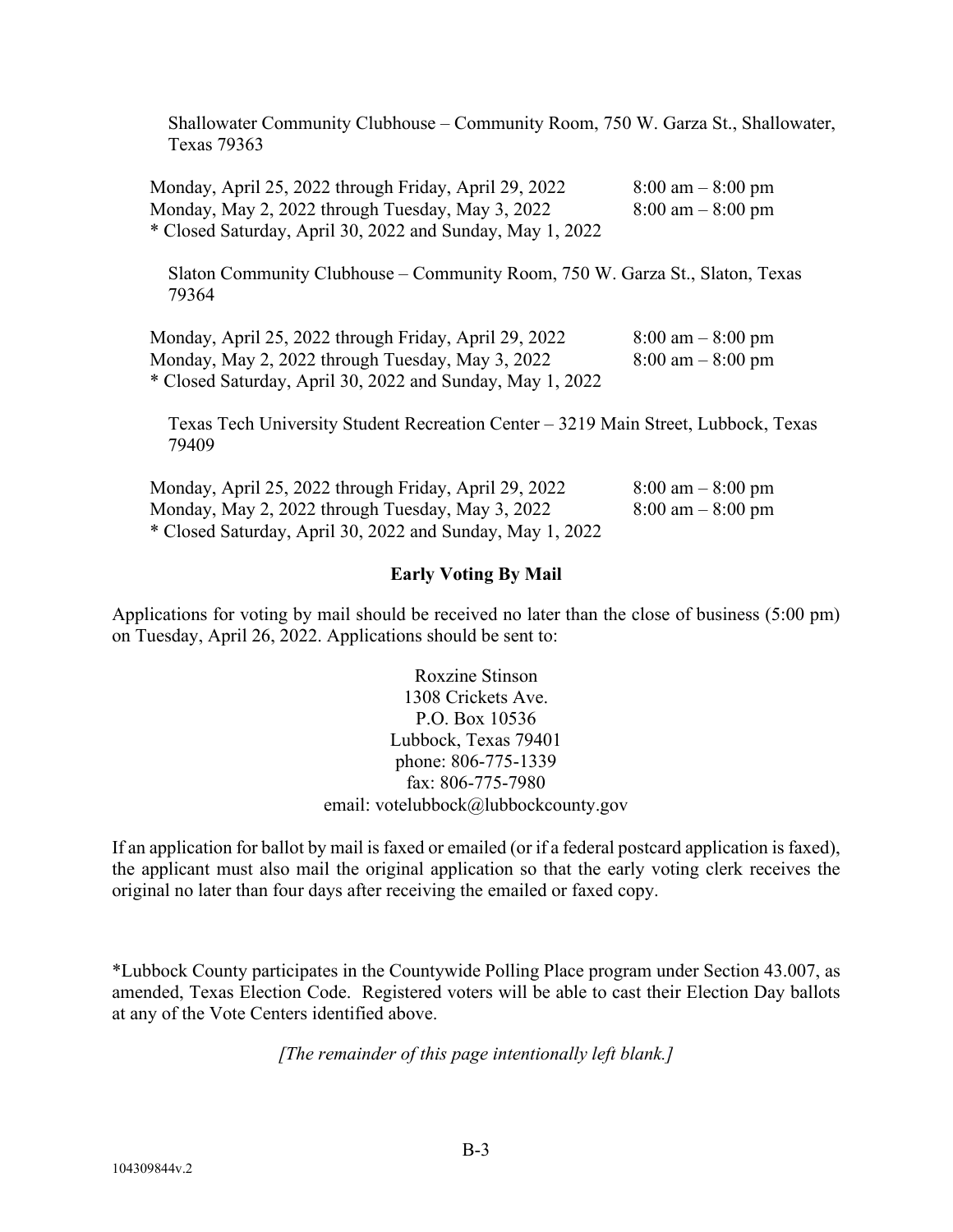# **Exhibit C**

## **VOTER INFORMATION DOCUMENT**

Shallowater Independent School District Proposition A:

| $\Box$ FOR     | "THE ISSUANCE OF NOT TO EXCEED \$48,500,000 OF SHALLOWATER |
|----------------|------------------------------------------------------------|
|                | INDEPENDENT SCHOOL DISTRICT SCHOOL BUILDING BONDS FOR      |
|                | THE PURPOSES OF DESIGNING, CONSTRUCTING, RENOVATING,       |
| $\Box$ AGAINST | IMPROVING, UPGRADING, UPDATING, ACQUIRING, AND EQUIPPING   |
|                | SCHOOL FACILITIES, AND THE PURCHASE OF THE NECESSARY       |
|                | SITES FOR SCHOOL FACILITIES, AND THE LEVYING OF A TAX IN   |
|                | PAYMENT THEREOF. THIS IS A PROPERTY TAX INCREASE."         |

| principal of debt obligations to be authorized                                                                                                                                                                                                                                                                                                                                    | \$48,500,000 |
|-----------------------------------------------------------------------------------------------------------------------------------------------------------------------------------------------------------------------------------------------------------------------------------------------------------------------------------------------------------------------------------|--------------|
| estimated interest for the debt obligations to be authorized presuming<br>an interest rate of 3.75%                                                                                                                                                                                                                                                                               | \$26,792,432 |
| estimated combined principal and interest required to pay on time and<br>in full the debt obligations to be authorized amortized over 30 years                                                                                                                                                                                                                                    | \$75,292,432 |
| as of the date the election was ordered, principal of all outstanding debt<br>obligations                                                                                                                                                                                                                                                                                         | \$24,548,819 |
| as of the date the election was ordered, the estimated interest on all<br>outstanding debt obligations                                                                                                                                                                                                                                                                            | \$6,993,459  |
| estimated maximum annual increase in the amount of taxes on a<br>residence homestead with an appraised value of \$100,000 to repay the<br>debt obligations to be authorized, if approved                                                                                                                                                                                          | \$886.00     |
| This figure assumes the amortization of the District's debt obligations,<br>including outstanding debt obligations and the proposed debt<br>obligation; changes in estimated future appraised values within the<br>District; changes in estimated future appraised values within the<br>political subdivision; and the assumed interest rate on the proposed<br>debt obligations. |              |
| It is also anticipated that taxpayers with frozen rolls (such as those over<br>age 65 who have filed the appropriate exemption) will not see any<br>impact to their taxes unless they make substantial improvements to<br>their homes or change homesteads.                                                                                                                       |              |

# **Major Assumptions for Statement 7 Above:**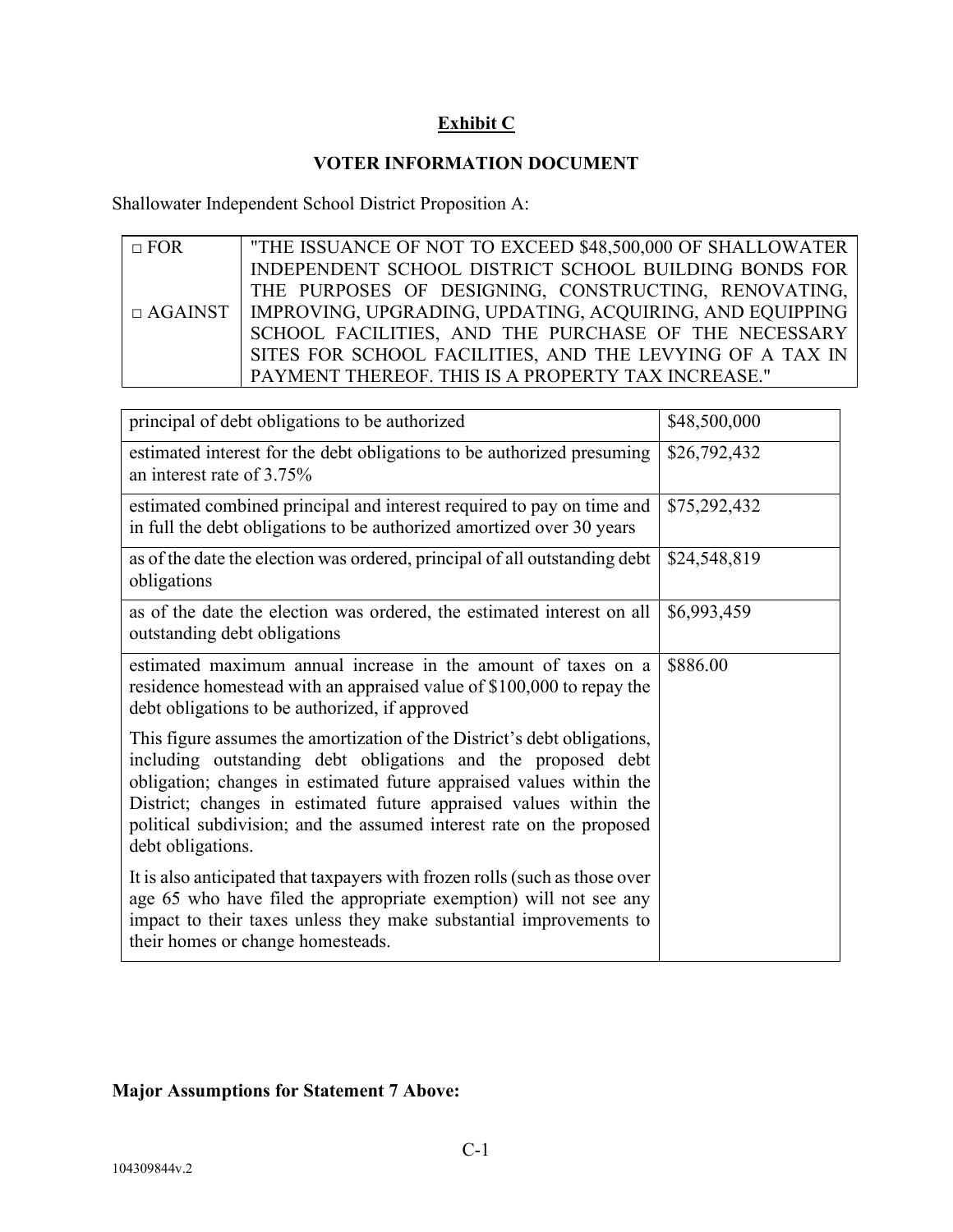(1) Assumed amortization of the District's debt obligations: Over 30 years.

(2) Assumed changes in estimated future appraised values within the District: 2.00%-3.50% annually

(3) Assumed tax collection percentage: 98.0%

(4) Assumed a single bond issue that will occur prior to March 31, 2023.

(5) Assumed interest rate on the proposed debt obligations: 3.75%

(6) Assumes some potential use of Interest and Sinking Fund balance.

(7) Assumes the availability of the Permanent School Fund Guarantee for each series of the proposed debt obligations.

(8) Assumes no material change in the prevailing market and economic conditions at the times of issuance of the proposed debt obligations.

(9) Assumes the proposed debt obligations are paid on time and in full.

The estimates contained in this voter information document are (i) based on certain assumptions (including assumptions concerning prevailing market and economic conditions at the time(s) of issuance of the bonds) and derived from projections obtained from the District's financial advisor, (ii) subject to change to the extent that actual facts, circumstances and conditions prevailing at the time that the bonds are issued differ from such assumptions and projections, (iii) provided solely in satisfaction of the requirements of Section 1251.052, Texas Government Code, and for no other purpose, without any assurance that such projections will be realized, and (iv) not intended to and do not give rise to a contract with voters or limit the authority of the District to issue bonds in accordance with the Propositions submitted by the District's Election Order.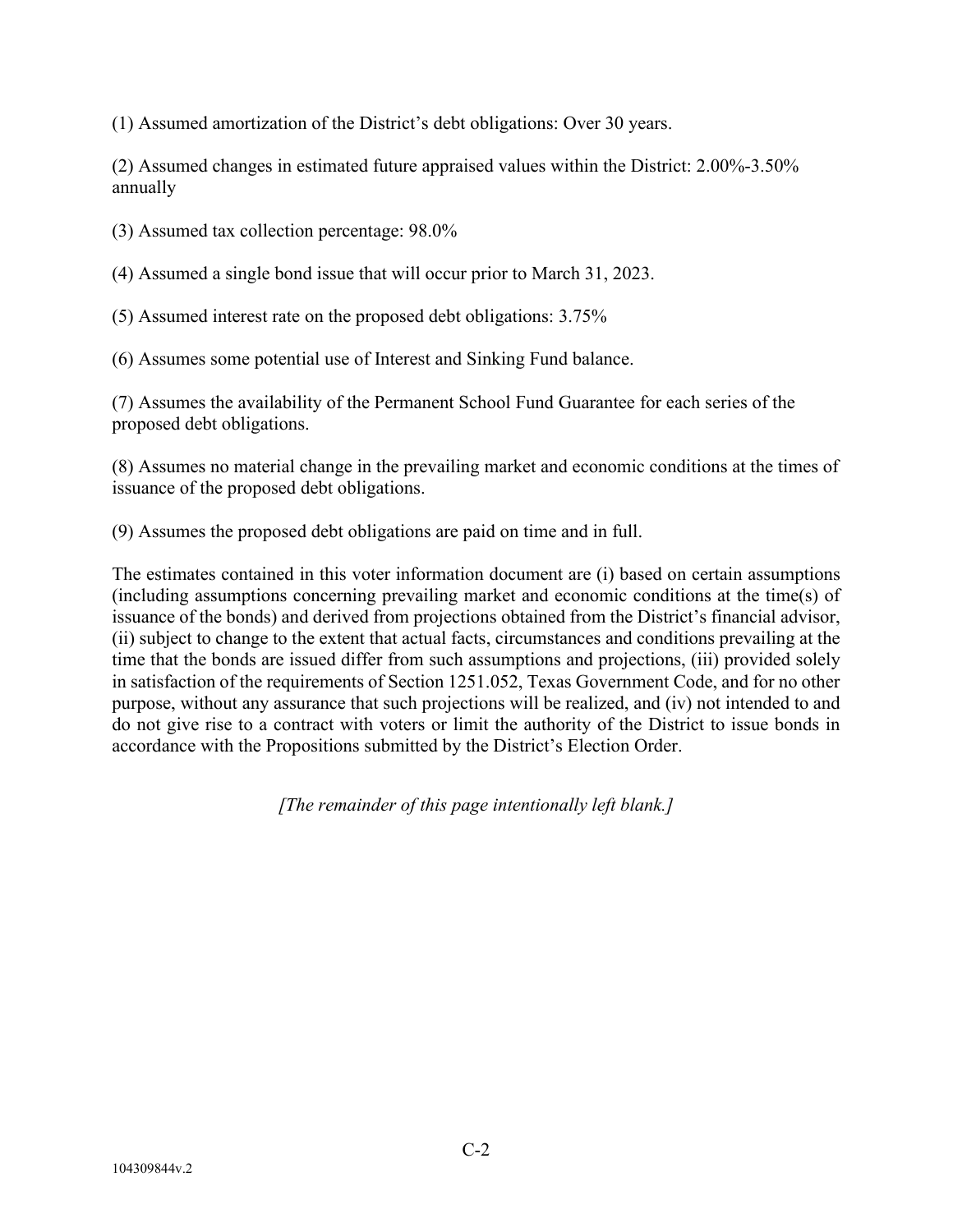Shallowater Independent School District Proposition B:

| $\Box$ FOR | "THE ISSUANCE OF NOT TO EXCEED \$1,500,000 OF SHALLOWATER                 |
|------------|---------------------------------------------------------------------------|
|            | INDEPENDENT SCHOOL DISTRICT SCHOOL BUILDING BONDS FOR                     |
|            | THE PURPOSES OF DESIGNING, CONSTRUCTING, RENOVATING,                      |
|            | $\Box$ AGAINST   IMPROVING, UPGRADING, UPDATING, ACQUIRING, AND EQUIPPING |
|            | ATHLETIC FACILITIES, AND THE LEVYING OF A TAX IN PAYMENT                  |
|            | THEREOF. THIS IS A PROPERTY TAX INCREASE."                                |

| principal of debt obligations to be authorized                                                                                                                                                                                                                                                                                                                                    | \$1,500,000  |
|-----------------------------------------------------------------------------------------------------------------------------------------------------------------------------------------------------------------------------------------------------------------------------------------------------------------------------------------------------------------------------------|--------------|
| estimated interest for the debt obligations to be authorized presuming<br>an interest rate of 3.75%                                                                                                                                                                                                                                                                               | \$1,014,586  |
| estimated combined principal and interest required to pay on time and<br>in full the debt obligations to be authorized amortized over 30 years                                                                                                                                                                                                                                    | \$2,514,586  |
| as of the date the election was ordered, principal of all outstanding debt<br>obligations                                                                                                                                                                                                                                                                                         | \$24,548,819 |
| as of the date the election was ordered, the estimated interest on all<br>outstanding debt obligations                                                                                                                                                                                                                                                                            | \$6,993,459  |
| estimated maximum annual increase in the amount of taxes on a<br>residence homestead with an appraised value of \$100,000 to repay the<br>debt obligations to be authorized and assuming Proposition A is also<br>approved, if approved                                                                                                                                           | \$886.00     |
| This figure assumes the amortization of the District's debt obligations,<br>including outstanding debt obligations and the proposed debt<br>obligation; changes in estimated future appraised values within the<br>District; changes in estimated future appraised values within the<br>political subdivision; and the assumed interest rate on the proposed<br>debt obligations. |              |
| It is also anticipated that taxpayers with frozen rolls (such as those over<br>age 65 who have filed the appropriate exemption) will not see any<br>impact to their taxes unless they make substantial improvements to<br>their homes or change homesteads.                                                                                                                       |              |